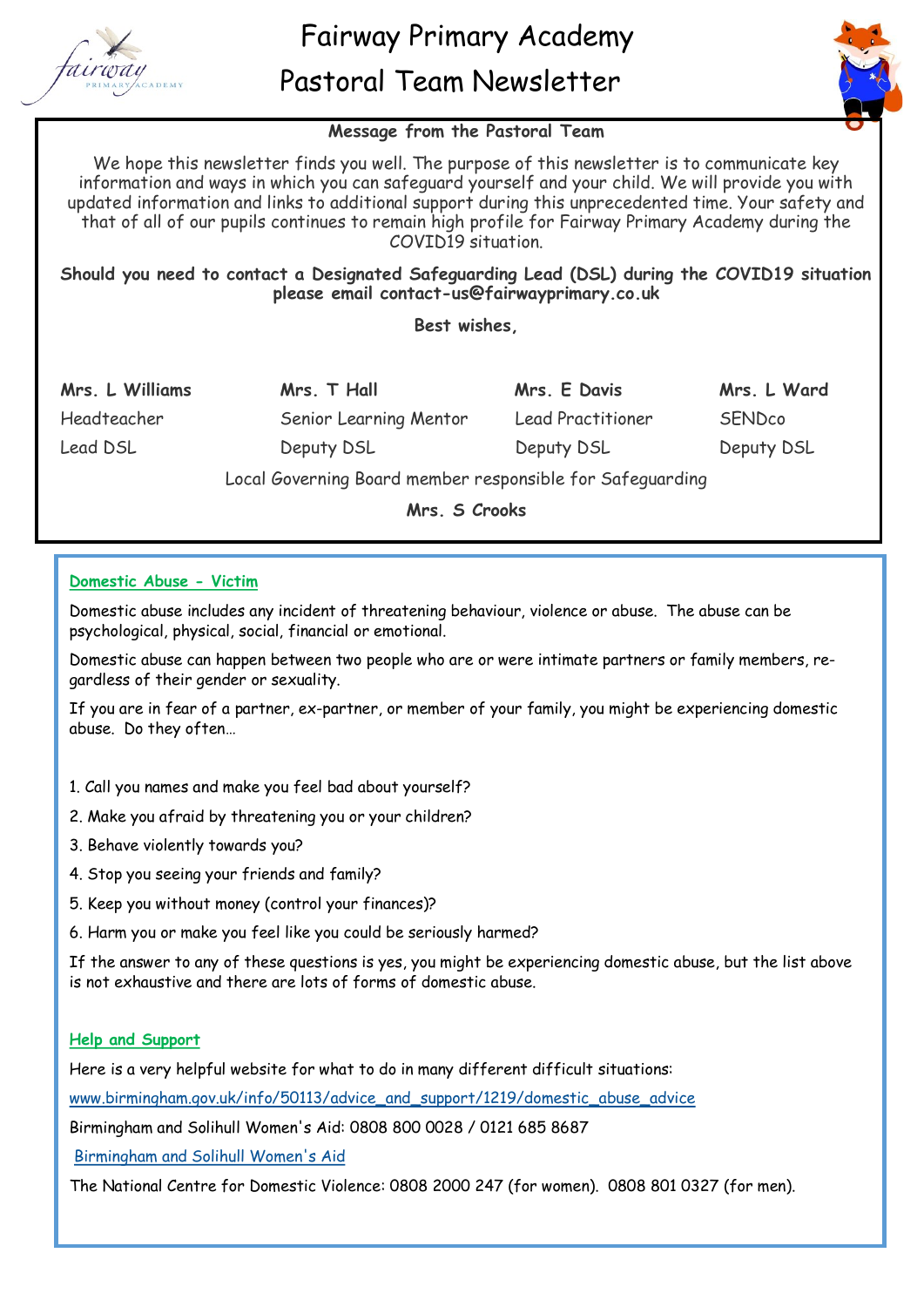[National Centre for Domestic Violence](http://www.ncdv.org.uk/)

West Midlands Police Domestic Abuse support: 101 or 999 if you are in immediate danger.

West Midlands Police - [Domestic Abuse Support](http://www.west-midlands.police.uk/your-options/domestic-abuse)

Birmingham LGBT Domestic Abuse Service: 0121 643 0821

[Birmingham LGBT Domestic Abuse Service](http://www.blgbt.org/) 

Bharosa Domestic Abuse Service – specialist support for women, particularly from a South Asian background - 0121 303 0368/0369

E-Mail: bharosa@birmingham.gov.uk

[Bharosa Domestic Abuse Service](http://www.birmingham.gov.uk/info/20095/antisocial_behaviour_and_neighbour_disputes/1370/bharosa_domestic_abuse_service)

Refuge or temporary accommodation: If you are immediately homeless and have nowhere to go, you may be eligible for emergency accommodation, such as a hostel, refuge or bed and breakfast accommodation, while Birmingham City Council establish how they can help you.

[www.refuge.org.uk](http://www.refuge.org.uk)

Refuge supports women, children & men experiencing domestic violence with a range of services.

**Domestic abuse - perpetrator**

#### Do you recognise yourself in any of these?

"Sometimes when we argue, I shout at her.

She is scared of me."

Joseph's domestic abuse is costing him

his children. [See why here.](https://respectphoneline.org.uk/help-for-perpetrators/stories-of-change/)



"When I see him talking to other women I get so jealous that I hit him."

Jan is arrested and charged.

[Find out what support she is given here.](https://respectphoneline.org.uk/help-for-perpetrators/stories-of-change/)

 $\diagdown$ 

"When I see him talking to other women I get so jealous that I hit him."

Jan is arrested and charged. [Find out what support she is given here.](https://respectphoneline.org.uk/help-for-perpetrators/stories-of-change/)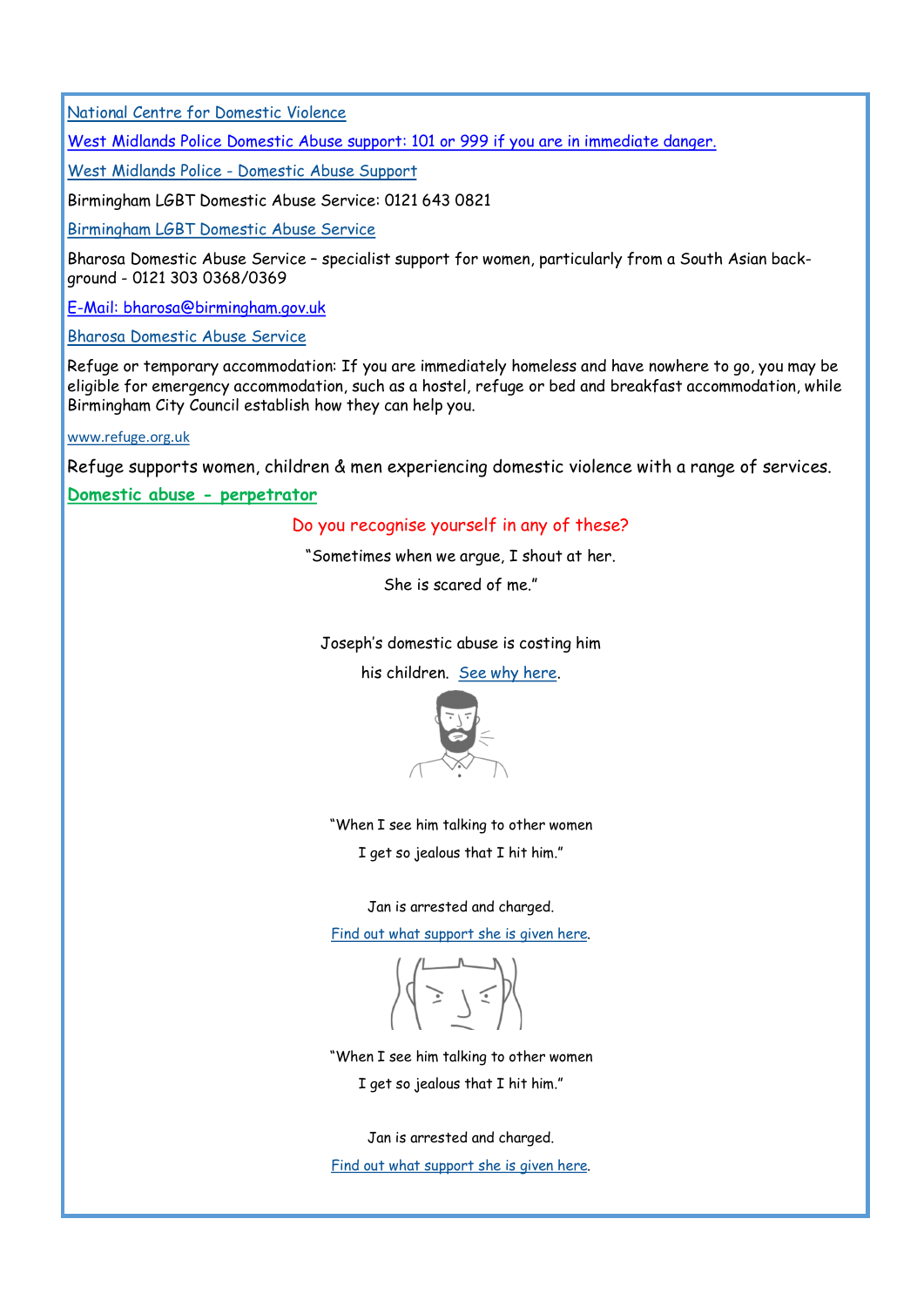

"I promised that I would never slap her again. But I did… Adam is learning to manage his anger non-violently. [Find out how here.](https://respectphoneline.org.uk/help-for-perpetrators/stories-of-change/)

If you are reading this, you are probably worried about some of your behaviours and you want to take steps to change them.

[Respect](http://respectphoneline.org.uk/help-for-perpetrators/) is there to provide help for perpetrators and can support you to become safe around your partner and children.

### Have you been abusive?

Have you harmed the ones you love? Whether you have been abusive or violent once, twice, or many times, there is probably a pattern to the things you do.

Respect encourages you to reflect on your behaviours and how they have harmed others. Becoming aware of how you are acting will help you take control of your behaviours – and ultimately, stop.

If you are not sure that your behaviour is abusive, [click here to learn more about types of abusive relation](https://respectphoneline.org.uk/help-for-perpetrators/abusive-relationships/)[ships](https://respectphoneline.org.uk/help-for-perpetrators/abusive-relationships/).

You can telephone respect on 0808 802 4040

Alternatively, you can E-Mail them for advice, guidance and support at [info@respectphoneline.org.uk](mailto:info@respectphoneline.org.uk)

Through their website, you can also access a Web Chat on Wednesday, Thursday and Friday.

10am – 11am and 3pm – 4pm.

# **E-Safety**

As we are now using technology heavily to support our home learning and social interactions, it is an appropriate time to take the opportunity to update you on the latest advice for children in staying safe online. A particular concern for me is how we educate our children in being responsible in our use of technology. Please encourage your children to make good choices when using technology to communicate with their friends.

You will now find all relevant updated information and links about e-safety on both the 'Parents' and 'Children' pages of our website. Please take a few minutes to explore it with your children. Being proactive in our conversations may help the children feel more confident in talking to us if a problem should arise.

Support for parents can be found through the following providers: